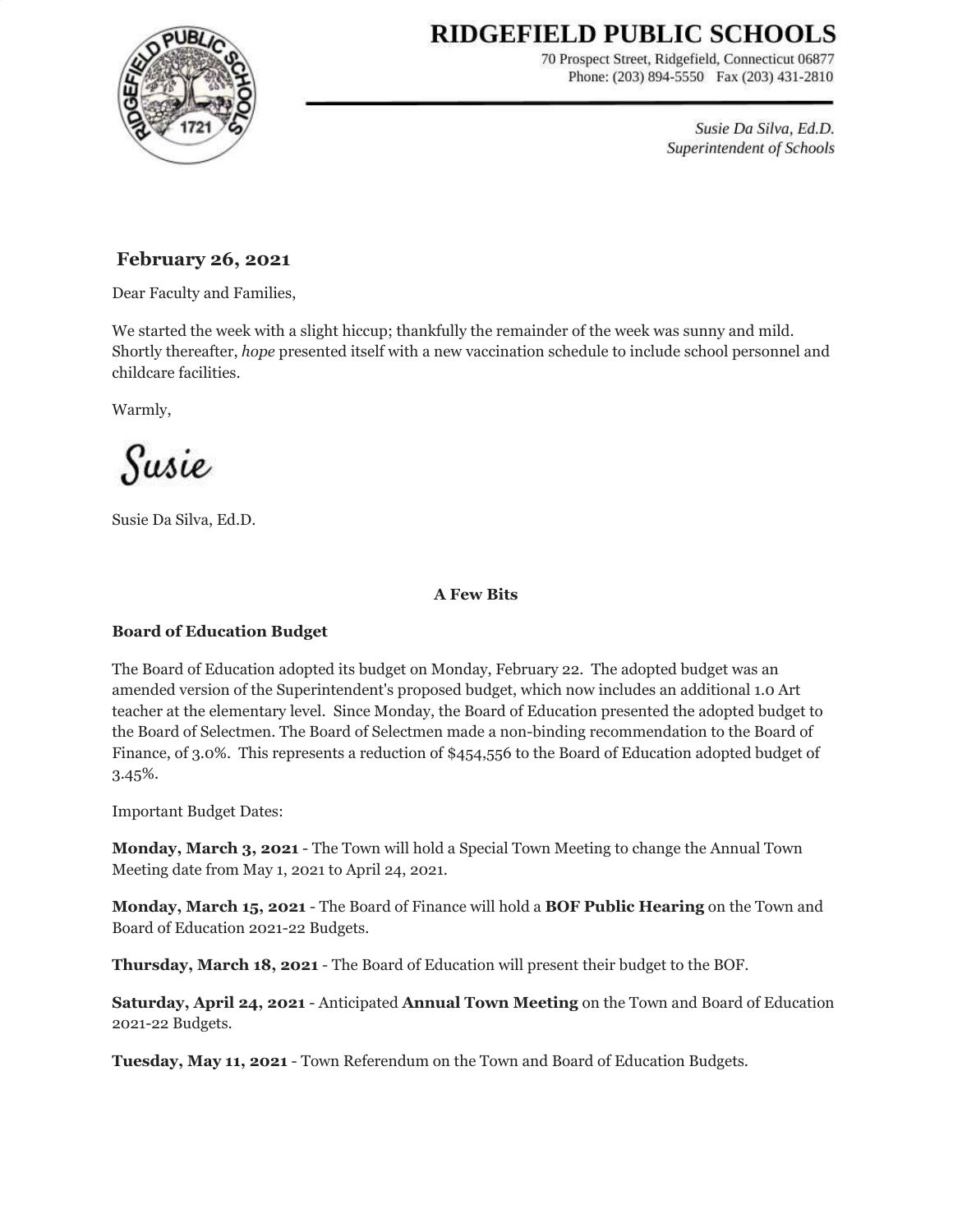## **Vaccinations**

As communicated earlier in the week, school staff will be eligible for COVID-19 vaccinations beginning March 1. School staff will take advantage of appointments that may become available in and out of the District; this means that students may experience some adjustments to their daily schedule or experience to allow for staff to access their first and second doses. Thank you for your understanding and patience.

## **Asynchronous Learning Day**

**\*March 15- change for elementary students only**. Elementary students will engage in a **full day** of asynchronous learning rather than half day. The reason for this change is due to CSDE requiring teachers to be assessed in the Foundations of Reading assessment. Teachers will be taking this proctored assessment on March 15. As a reminder- due to COVID, we do not have allocated professional development time for teachers, thus it will be necessary to make this adjustment to the school day for students.

March 15 will remain as an asynchronous 'afternoon only' for all students in grades 6-12.

## **School Status**

Elementary school students will continue in the full in-person learning model. SRMS and ERMS continue to remain in hybrid. RHS also remains hybrid; however, due to the number of families who are opting for Temporary Remote Cohort C, families choosing in-person cohort A/B are able to attend five days in person, so long as RHS attendance rates remain low and can accommodate this option. Families should contact their child's school counselor at RHS with any questions.

# **Health and Safety**

The 7-day rolling average of new cases of [COVID-19](https://www.ridgefieldct.org/home/urgent-alerts/covid-updates) in Ridgefield have risen significantly this week to a rate of 30.3 new cases per day per 100k population. We ask all community members to continue mitigation efforts.

#### **CSDE**

#### [Professional](https://drive.google.com/file/d/1JUjctAxIHuNzpbwfTmBl1ncL7b3-INvo/view?usp=sharing) Series for Families

#### **Food Service**

We are delighted with the wonderful weather and anticipate a normal food distribution week ahead of us. East Ridge Middle School will have pickup meals available between 3 p.m. and 4 p.m. on Monday, Wednesday, and Friday next week. In addition, our weekend meal program at SES and BMES will continue next week. We thank with gratitude the students and families that are supporting our program by choosing to take advantage of the wonderful lunches being offered in all our schools and in receiving meals through our weekend and afternoon meal distributions. Kindly see the food service social media post [here](https://drive.google.com/file/d/15ccpeTQFg-tbEk2O2NXL743NXSqigW33/view?usp=sharing).